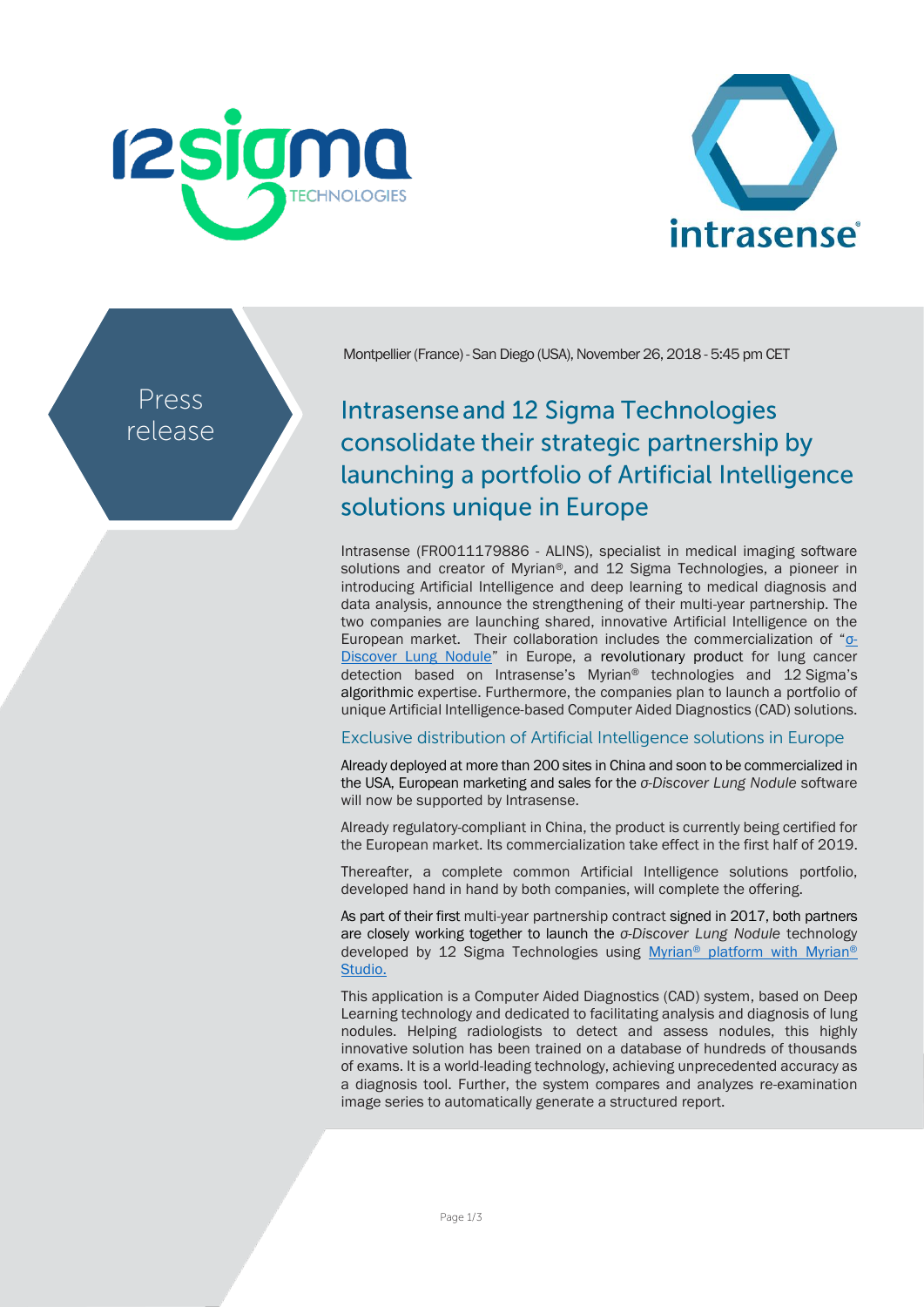



Its accurate detection and extraordinary thin segmentation, combined with extremely reliable reporting, positions *σ-Discover Lung Nodule* among the best analysis solutions in the world market.

### Promising commercial prospects

After the USA, Europe is the second largest market for Artificial Intelligence, with +54% worldwide annual growth (source: IDC 2017). Commercialization of *σ-Discover Lung Nodule* on the European market and the portfolio of Artificial Intelligence products will be a major asset for selling the broader range of Myrian® applications.

Driven by the success of their common participation in the *[Journées](http://www.intrasense.fr/wp-content/uploads/2018/10/CP_Intrasense_JFR_08102018-1.pdf)  [Francophones de Radiologie](http://www.intrasense.fr/wp-content/uploads/2018/10/CP_Intrasense_JFR_08102018-1.pdf)* congress last October in Paris (France), both partners will jointly participate in 2019 in the major European conferences to promote their solutions, starting next February in Vienna (Austria) at the *[European Congress of Radiology.](http://www.ecr2019.org/)*

*« We are happy and proud to play an active part in disseminating innovative Artificial Intelligence solutions in Europe, developed in association with 12 Sigma Technologies. With the strengthening of our partnership, we are increasing the portfolio of applications proposed to our partners and potential common targets: we benefit from a strong business collaboration and an additional competitive advantage in our markets, »* commented Nicolas Reymond, Chief Executive Officer of Intrasense.

*Xin Zhong,* Chief Executive Officer and co-founder of 12 Sigma Technologies confirms: *« After an encouraging start to commercialization in China this year, we are glad to maintain the expansion and commercialization of our innovations, leaning on a renowned European partner, and on a major market for the development of our company. 12 Sigma is pleased to reinforce this collaboration, started 18 months ago with Intrasense, in order to truly combine the competencies of both companies, each in their own field of expertise. »*

### About Intrasense

Founded in 2004, Intrasense develops and markets a unique medical device called Myrian®, a software platform that facilitates diagnosis, decision-making and therapeutic follow-up and makes them more secure. Thanks to Myrian®, more than 800 health institutions spread over 40 countries use a unique and integrated platform supporting all types of imaging modalities (MRI, scanner, etc.). Enriched with expert clinical modules dedicated to specific pathologies, Myrian® also provides a universal image treatment solution that can be fully integrated in any health information system. Intrasense includes 40 employees, among whom 20 are dedicated to Research & Development. Intrasense has been labelled 'innovative company' by the BPI and has invested more than 10 million euros in Research & Development since its creation. For more information, please visit [www.intrasense.fr.](http://www.intrasense.fr/)